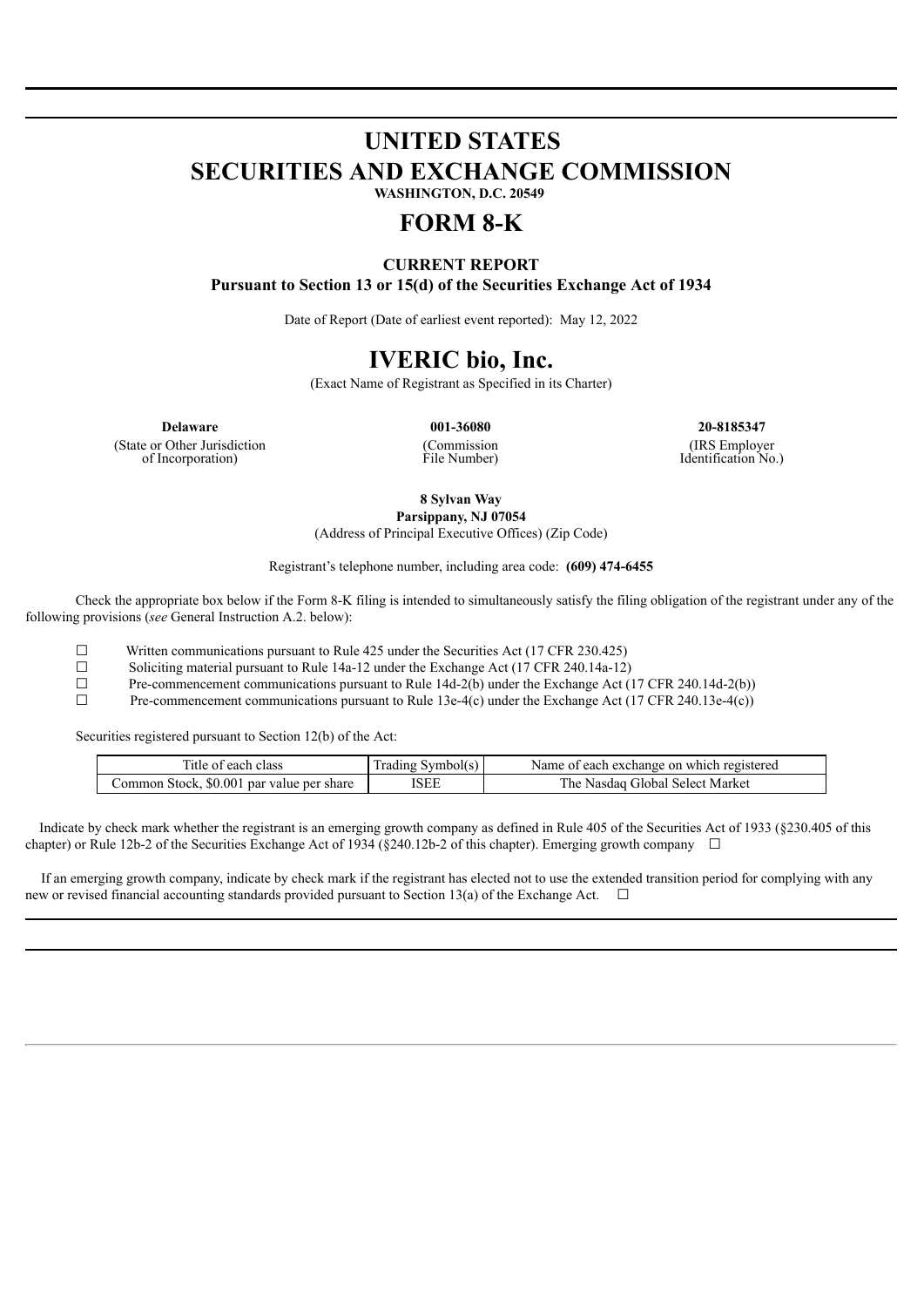#### **Item 5.07. Submission of Matters to a Vote of Security Holders.**

IVERIC bio, Inc. ("IVERIC") held its 2022 annual meeting of stockholders on May 12, 2022. The following is a summary of the matters voted on at that meeting.

(a) IVERIC's stockholders elected Dr. Adrienne Graves and Ms. Christine Miller as Class III directors to serve until the 2025 annual meeting of stockholders, each such director to hold office until her successor has been duly elected and qualified. The results of the stockholders' vote for the election of such Class III directors were as follows:

|                        | For        | Withheld  | Broker<br><b>Non-Votes</b> |
|------------------------|------------|-----------|----------------------------|
| <b>Adrienne Graves</b> | 84.393.059 | 8.395.468 | 11,268,075                 |
| Christine Miller       | 92,685,329 | 103,198   | 11.268.075                 |

(b) IVERIC's stockholders approved a non-binding, advisory proposal on the compensation of IVERIC's named executive officers, as described in the definitive proxy statement for the 2022 annual meeting of stockholders. The results of the stockholders' vote for such matter were as follows:

| For        | Against   | Abstain | Broker<br><b>Non-Votes</b> |
|------------|-----------|---------|----------------------------|
| 91,162,825 | 1,602,973 | 22,729  | 11,268,075                 |

(c) IVERIC's stockholders recommended, in a non-binding, advisory vote, that future advisory votes on the compensation of the Company's named executive officers be held with a frequency of every one year. The results of the stockholders' vote with respect to such matter were as follows:

| Year       | 2 Years | 3 Years   | Abstain | <b>Broker</b><br><b>Non-Votes</b> |
|------------|---------|-----------|---------|-----------------------------------|
| 91,544,190 | 31,751  | 1,175,710 | 36,876  | 11,268,075                        |

Consistent with these results, IVERIC's Board of Directors determined that future advisory votes on named executive officer compensation will be held every year until the next required advisory vote on the frequency of shareholder votes on executive compensation.

(d) IVERIC's stockholders ratified the selection of Ernst & Young LLP as IVERIC's independent registered public accounting firm for the current fiscal year. The results of the stockholders' vote for such matter were as follows:

| For         | Against | Abstain | <b>Broker</b><br><b>Non-Votes</b> |
|-------------|---------|---------|-----------------------------------|
| 103,982,814 | 55,418  | 18,370  | v                                 |

### **Item 8.01 Other Events**

On May 12, 2022, IVERIC's Board of Directors (the "Board") appointed Ms. Christine Miller, as Chair, Dr. Mark Blumenkranz, as a member, and Mr. Axel Bolte, as a member of its newly formed Business Development and Strategy Committee (the "Committee"). In accordance with IVERIC's Non-Employee Director Compensation Policy (the "Policy") the Board has provided that Ms. Miller is eligible to receive annual cash compensation in the amount of \$10,000 for her service as Chair of the Committee and Dr. Mark Blumenkranz and Mr. Axel Bolte are each eligible to receive annual cash compensation in the amount of \$5,000 for their service as members of the Committee.

2